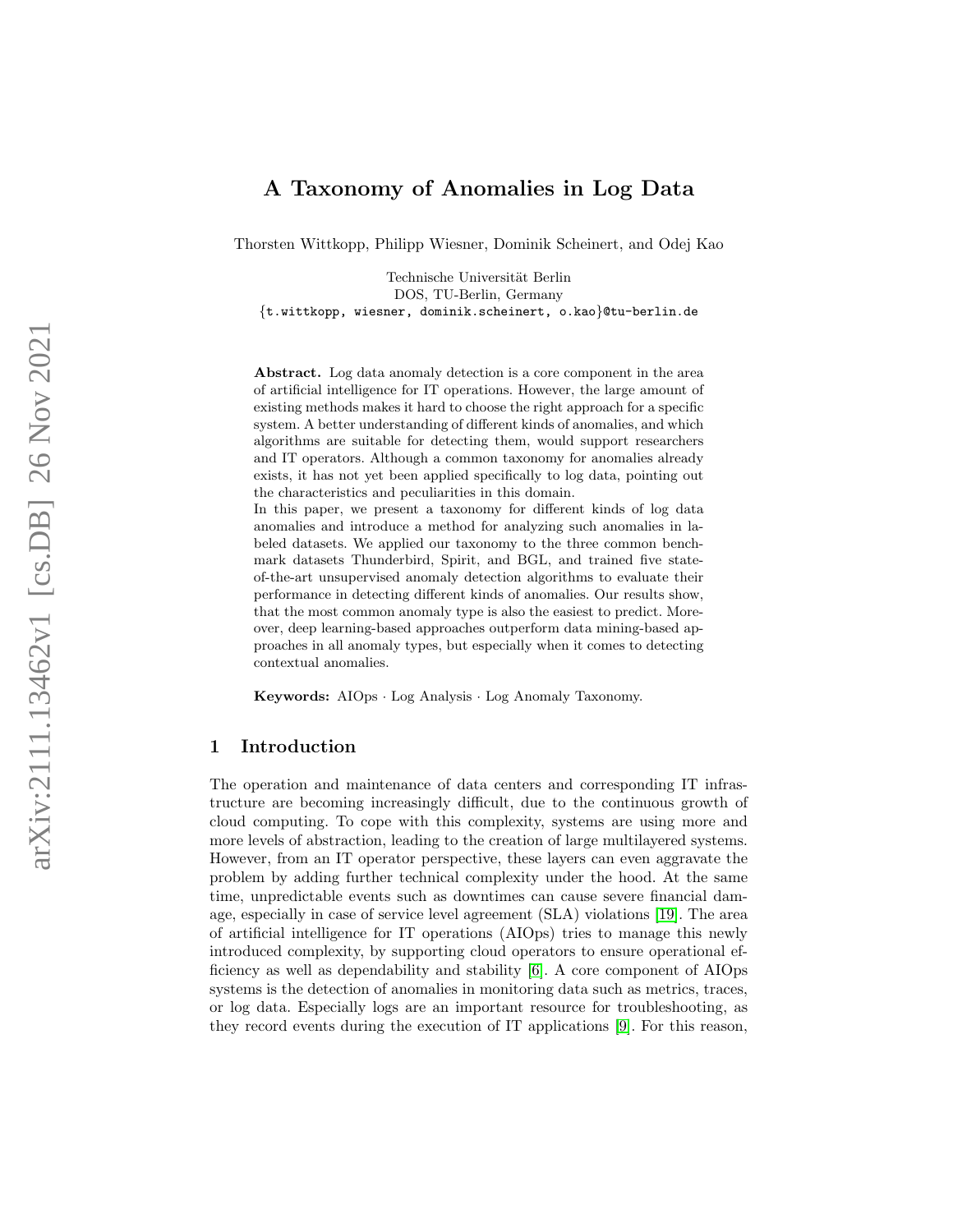a large number of methods have been proposed in the field of log data anomaly detection, mostly building on data mining [\[2\]](#page-10-0) or deep learning techniques [\[18\]](#page-11-3). While supervised methods mostly perform better in anomaly detection [\[26\]](#page-11-4), they have the drawback that the anomalies must be known at training time, which is not always the case. Furthermore, is costly and time consuming to create labeled log data, and thus unsupervised methods are of high relevance.

The wide variety of approaches to anomaly detection present IT operators with the challenge of choosing the right methods for their systems. Although there exist some commonly used datasets for evaluating approaches such as HDFS, BGL, Thunderbird, and Spirit [\[17,](#page-11-5)[24\]](#page-11-6), the characteristics and properties that distinguish these datasets are often not sufficiently clarified. Furthermore, there is no common schema on how to utilize different datasets in performance evaluations. Hence, different anomaly detection methods perform diverse evaluations, e.g. based on time windows or individual log lines [\[25,](#page-11-7)[7,](#page-11-8)[12,](#page-11-9)[5\]](#page-11-10). The evaluations of different research papers are therefore not always comparable. It remains hard to estimate the performance of methods on new, unknown datasets based on their performance on benchmark datasets, without having more insights of the anomaly types. We want to address this lack of understanding by making the following contributions:

- We propose a taxonomy for different kinds of log data anomalies based on a well established general categorization for anomalies [\[4\]](#page-11-11).
- Using this taxonomy, we introduce a method to classify anomalies in labeled datasets and analyze the benchmark datasets BGL, Thunderbird, and Spirit.
- We evaluate the performance of the widely used unsupervised anomaly detection methods DeepLog, A2Log, PCA, Invariants Miner, and Isolation Forrest in detecting the different types of anomalies.

The remainder of this work is structured as follows: [Section 2](#page-1-0) explains the common distinction of point and contextual anomalies and provides examples in the context of log data. [Section 3](#page-3-0) surveys the related work. [Section 4](#page-4-0) introduces our taxonomy and presents a method for classifying anomalies. [Section 5](#page-7-0) analyses three common benchmark datasets by applying our method. Furthermore, we evaluate the performance of five unsupervised anomaly detection approaches on the different types of anomalies. [Section 6](#page-10-1) concludes the paper.

## <span id="page-1-0"></span>2 Towards an Anomaly Taxonomy for Log Data

Labeled anomaly detection datasets contain normal samples  $\mathcal N$  and anomalous samples A. Each sample is described through its feature-set, which varies depending on the domain of the underlying data. For example, for time series data, a sample is usually described by its position in a multidimensional space and a temporal component, while in other domains, such as natural language processing, feature sets can consist of word embeddings. A common anomaly taxonomy that is described in several works [\[4,](#page-11-11)[20](#page-11-12)[,1\]](#page-10-2) categorizes anomalies into Point Anomalies and Contextual Anomalies.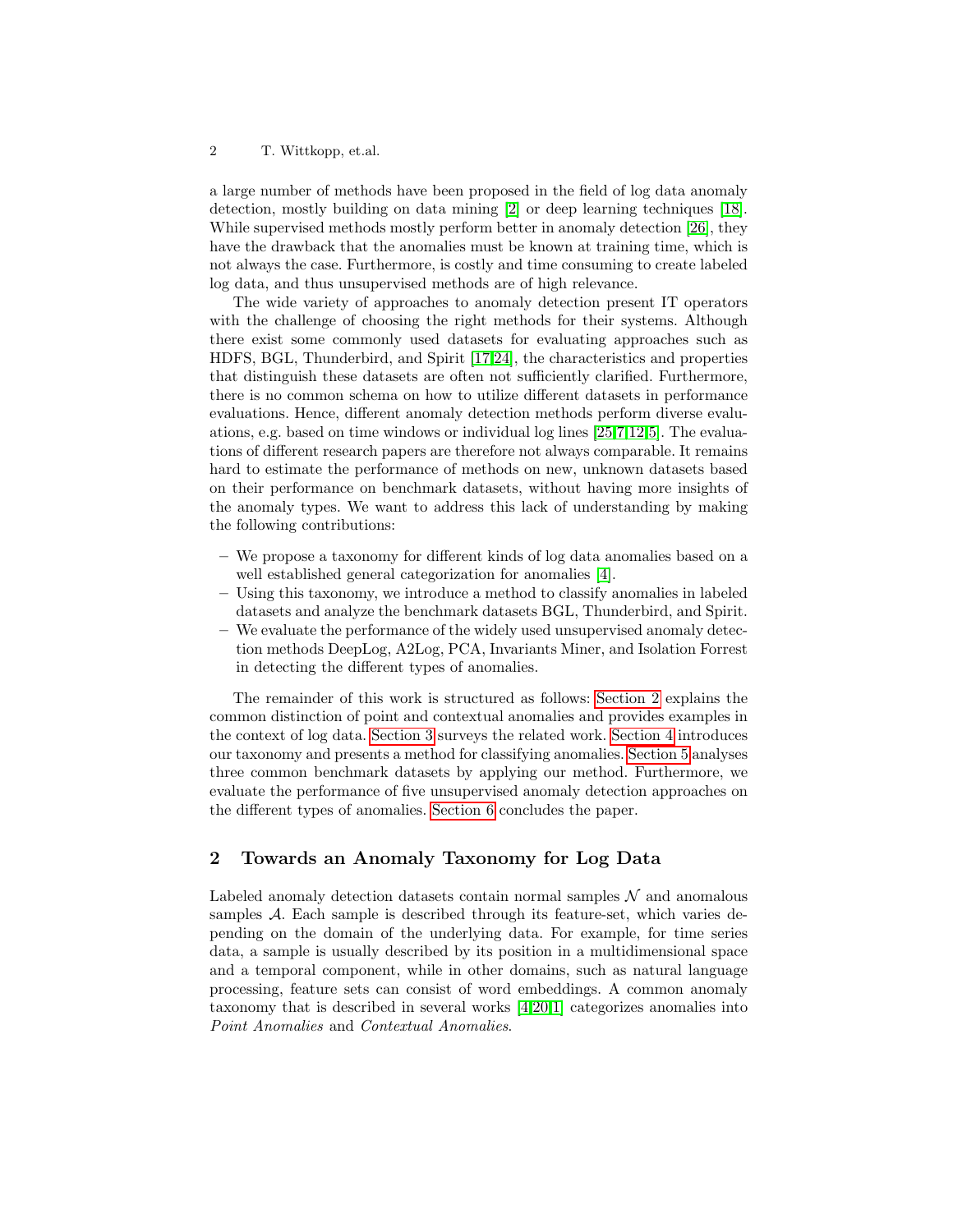Point Anomalies. A point anomaly is a single data sample that can be considered anomalous compared to the rest of the data [\[4\]](#page-11-11). The values in its feature-set therefore significantly differ from the values in the feature-sets of normal samples  $N$ . [Figure 1](#page-2-0) illustrates two examples of point anomalies. The first example shows two anomalies that are not located in the defined area for normal samples. Their feature-set is the position in 2-dimensional space. The second example depicts point anomalies in a time series. As the normal featureset is defined by  $y \in [1, 2]$ , the anomalies are characterized by their feature-set  $y \notin [1, 2].$ 



<span id="page-2-0"></span>Fig. 1: Two examples for point anomalies. On the left side: Point anomalies in 2D space. On the right side: Point anomalies in a time series.

[Figure 2](#page-2-1) depicts two point anomalies in written text. The first anomaly is trivially described through the feature-set of words. The anomalous sentence Node failed to initialize has no overlapping with the feature-sets of the remaining sentences. The second example is more fine-grained since only some words indicate an anomalous sample: All sentences share the same or a similar prefix, only the subsequent description (ready, connected, 5 nodes, an error) resolves the question of anomalous behavior.

| <b>Kernel started</b>   | <b>System is ready</b>     |  |
|-------------------------|----------------------------|--|
| System is ready         | <b>System is connected</b> |  |
| <b>System started</b>   | System has an error        |  |
| Node fail to initialize | System has 5 nodes         |  |

<span id="page-2-1"></span>Fig. 2: Two examples for point anomalies in written text.

Contextual Anomalies. Samples that are anomalous in a specific context only are called contextual anomalies [\[4\]](#page-11-11), and are also known as conditional anomalies [\[21\]](#page-11-13). Samples that belong to this type of anomalies can have the same feature-set (behavioral properties) as normal samples, but are still anomalous within a specific context defined by their contextual properties.

[Figure 3](#page-3-1) illustrates this situation: The behavioral properties of the anomalous points (y-values / sentences) themselves are not indicating an anomaly. However, the context of the anomalous samples defined by their contextual properties (xvalues / sentence order) is different, as the normally observable strict pattern is interrupted. Furthermore, [Figure 3](#page-3-1) illustrates two variants of a contextual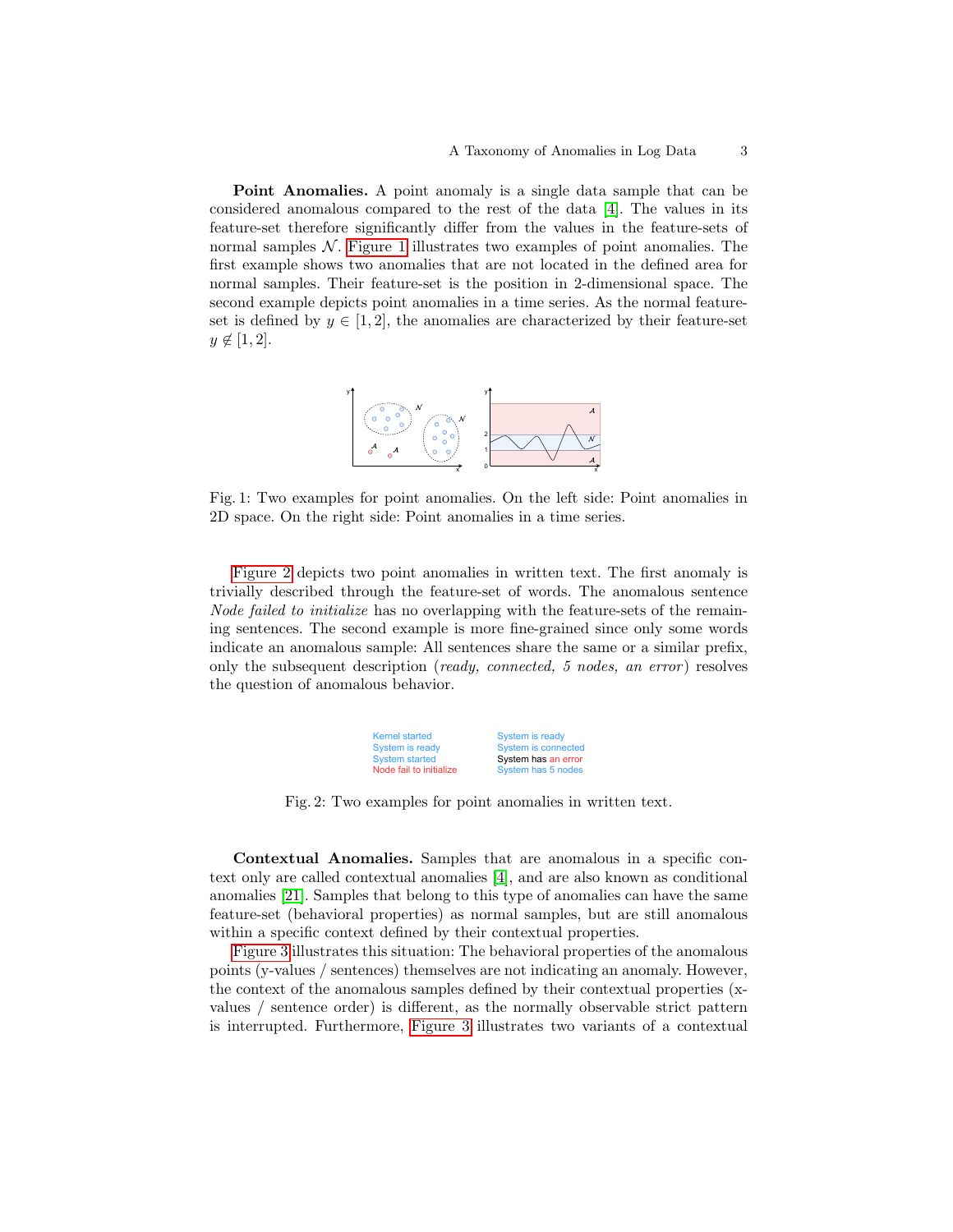<span id="page-3-1"></span>

Fig. 3: One example of a contextual anomaly in time series and two examples for contextual anomalies in written text.

anomaly in written text. In the left example, the *Send mail* statement is only an anomaly because of its context, namely because Start mail service and End mail service appear after the Send mail statement. Since the mail service must be started before sending any mails, this ensemble of statements exemplifies a contextual anomaly. The second example is similar to the time series example. The statements Receive package and Send package alternate constantly. The anomaly is described by the fact that this alternating pattern is interrupted by a second Send package statement.

### <span id="page-3-0"></span>3 Related Work

We next discuss related works with regards to defining and categorizing anomaly types, and subsequently debate concrete text-based anomaly detection methods.

Categorization of Anomaly Types. An important aspect of any anomaly detection technique is the prospective nature of target anomalies. In [\[4\]](#page-11-11), the authors differentiate between point anomalies, where an individual data sample is anomalous in comparison to the rest, contextual anomalies, where a data sample is only considered anomalous in specific contexts, and collective anomalies, where a single data sample is only anomalous when occurring as part of a collection of related data samples, not individually. This classification is also reused in [\[3\]](#page-11-14). Similarly, the authors of [\[20\]](#page-11-12) identify the classes one-point anomaly, contextual anomaly, and sequential data anomaly, and define them in the same way. A work on outlier/anomaly detection in time series data distinguishes between point outliers and subsequence outliers [\[1\]](#page-10-2), which are defined as previously sketched. In addition, they introduce the notion of *outlier time series*, where entire time series can be anomalous and are only detectable in the case of multivariate time series. The so far highlighted types of anomalies are hence the basis for our taxonomy of anomalies in logs. While out of our scope, log messages are further distinguishable into event log messages and state log messages [\[15\]](#page-11-15) and can also be written in a distributed manner, which introduces additional challenges.

Text-Based Anomaly Detection Methods. In order to exemplify the diverse log anomaly types as well as illustrate the shortcomings of commonly employed methods, we make use of multiple data mining and deep learning techniques in our evaluation. The PCA algorithm [\[11\]](#page-11-16) is often employed for dimensionality reduction right before the actual detection procedure [\[10\]](#page-11-17). Invariant Miners [\[14\]](#page-11-18) retrieve structured logs using log parsing, further group log messages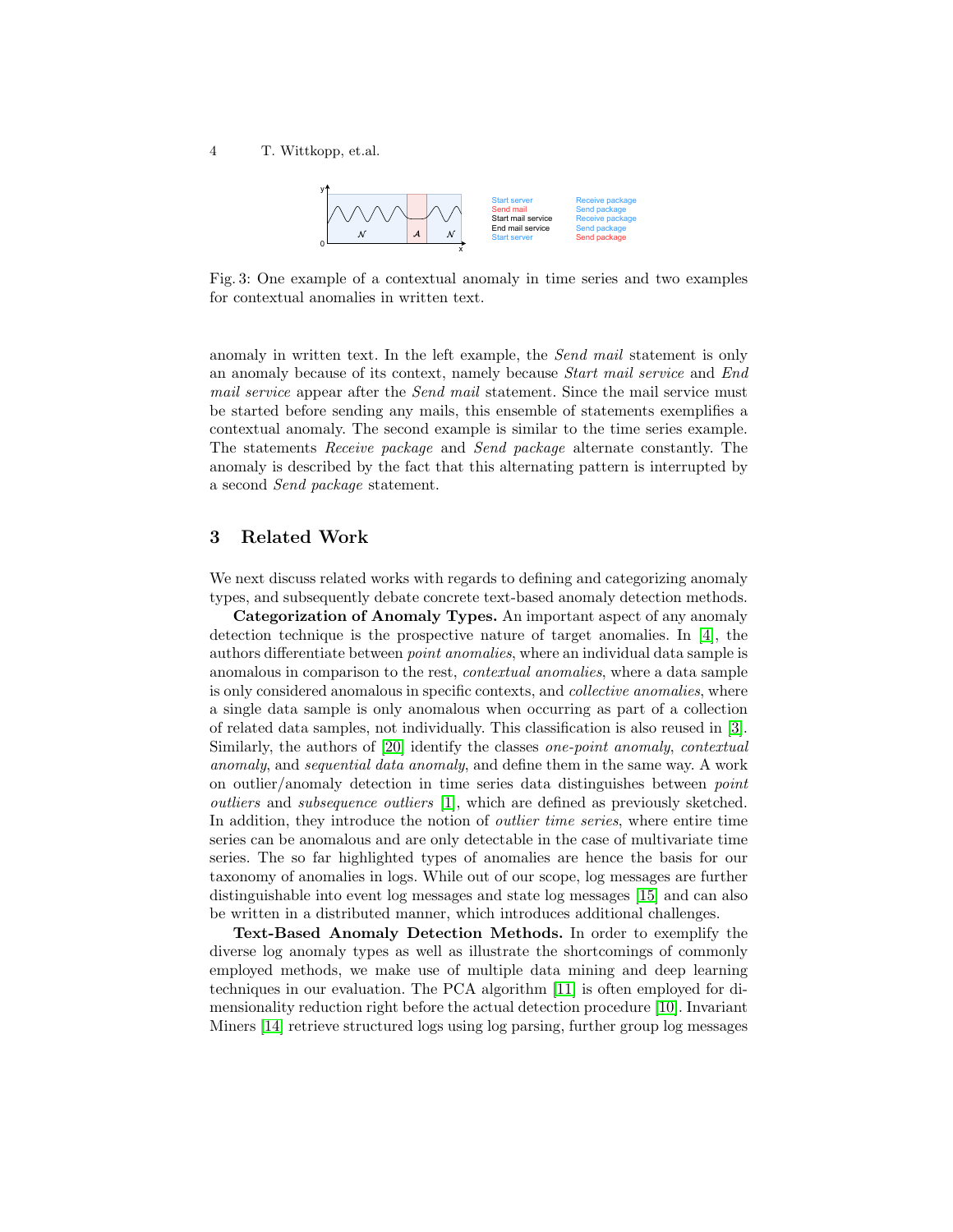according to log parameter relationships, and eventually mine program invariants from the established groups in an automated fashion which are then used to perform anomaly detection on logs. The fact that anomalies are usually few and considerably different is exploited with Isolation Forests [\[13\]](#page-11-19), an ensemble of isolation trees, where anomalies are isolated closer to the root of a tree and thus identified. DeepLog [\[5\]](#page-11-10) utilizes an LSTM and thus interprets a log as a sequence of sentences. It uses templates [\[8\]](#page-11-20), performs anomaly detection per log message, and constructs system execution workflow models for diagnosis purposes. A2Log [\[22\]](#page-11-21) utilizes a self-attention neural network to obtain anomaly scores for log messages and then performs anomaly detection via a decision boundary that was set based on data augmentation of available normal training data.

### <span id="page-4-0"></span>4 Classifying Anomalies in Log Data

The following chapter introduces our taxonomy for anomalies in log data. Furthermore, we present a method for classifying the anomalies in labeled datasets according to this taxonomy. With our classification method, system administrators are enabled to investigate their datasets and use the obtained insights to choose an appropriate anomaly detection algorithm.

#### 4.1 Preliminaries

Logging is commonly employed to record the system executions by log instructions. Each instruction results in a single log message, such that the complete log is a sequence of messages  $L = (l_i : i = 1, 2, ...)$ . There is a commonly used separation in *meta-information* and *content*. The meta-information can contain various information, for example, timestamps or severity levels. The content is free text that describes the current execution and consists of a static and a variable part.

Tokenization. This splits text into its segments (e.g., words, word stems, or characters). The smallest indecomposable unit within a log content is a token. Consequently, each log content can be interpreted as a sequence of tokens:  $s_i =$  $(w_i : w_j \in V, j = 1, 2, 3, \ldots)$ , where w is a token, V is a set of all known tokens commonly referred to as the *vocabulary*, and  $j$  is the positional index of a token within the token sequence  $s_i$ .

Templates. The tokenized log messages can be further processed into log templates, a very common technique employed in various log anomaly detection methods [\[16,](#page-11-22)[5\]](#page-11-10). Thereby, the tokens corresponding to the static part of a log message are forming the log template  $t_i$  for the i-th log message. Each unique log template is then identifiable via a log template id  $x$  and referred to as  $t^x$ . All remaining tokens form the set of attributes  $a_i$  for the respective  $log$  message  $l_i$ . For example the  $log$  messages: Start mail service at node wally001 and Start printer service at node wally005 can be described trough the template 'Start \* service at node \*' with attribute sets [mail, wally001] and [printer, wally005] respectively. Thus, each log message can be described through a log template and the attributes.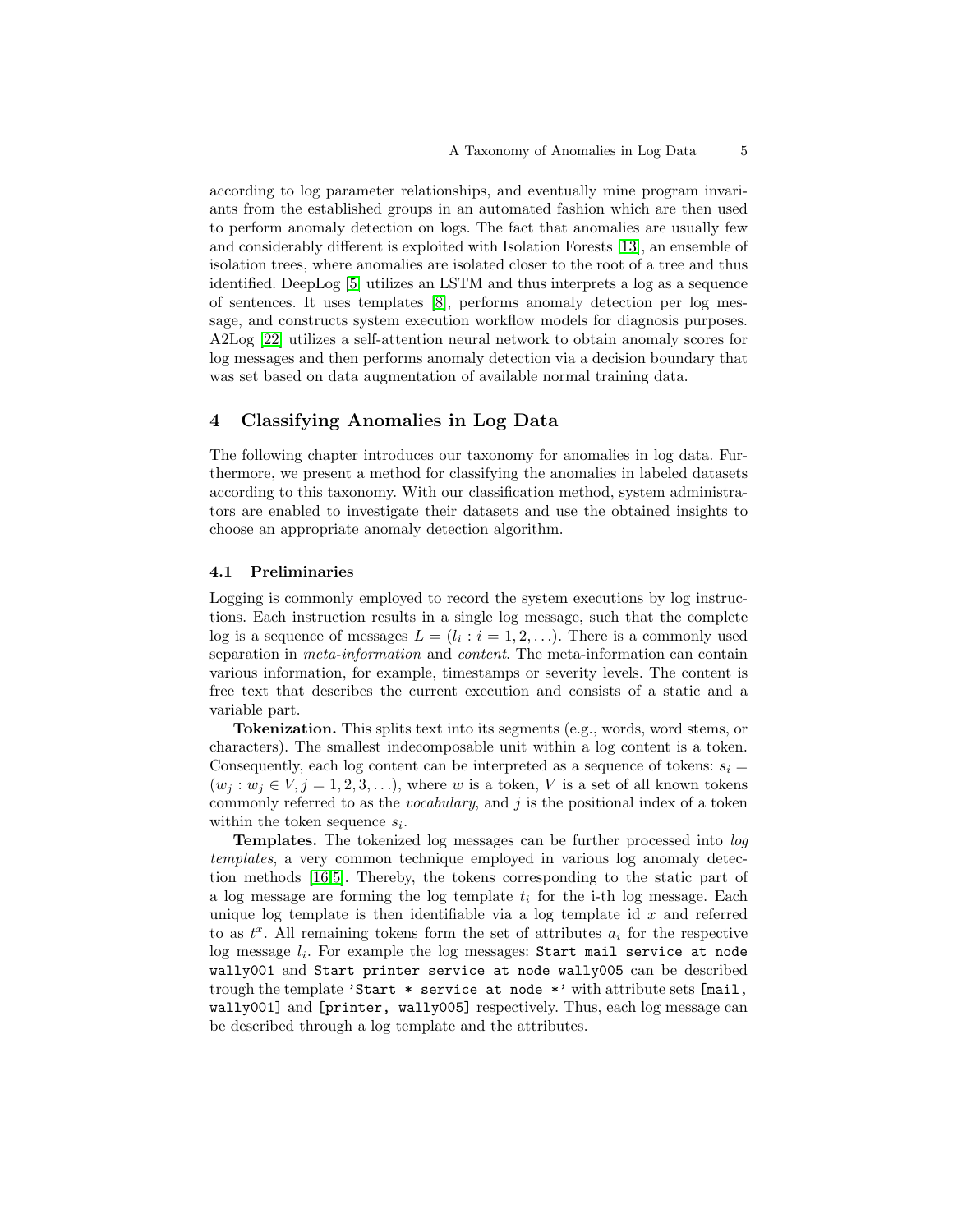#### 4.2 Anomaly Taxonomy for Log Data

<span id="page-5-0"></span>In this chapter, we present our taxonomy for log data anomalies. This taxonomy relies on the categorization into Point Anomalies and Contextual Anomalies. Furthermore, we distinguish the Point Anomalies between two types of point anomalies, namely Template Anomalies and Attribute Anomalies.



Fig. 4: Taxonomy for anomalies in log data.

[Figure 4](#page-5-0) depicts our taxonomy. In the context of log data, a Point Anomaly is an anomalous log message that is described through the log message itself. That is, the log message could be classified as anomalous by only investigating the respective log message and without observing its context. The anomalous behavior of a log message is therefore described either by the corresponding template or by a specific word or number (an attribute) in the log message. We hence define a Template Anomaly to be characterized by the template of the respective log message. In contrast, an Attribute Anomaly is described through the attributes that are extracted during the template generation process.

The second type of log data anomalies are Contextual Anomalies. In this case, the context, in other words the surrounding log messages, determines anomalous behavior. The content of an individual log message is hence only relevant with respect to the log messages in its surrounding. In our preliminary taxonomy, we consider only single-threaded event logging scenarios for contextual anomalies. So far, distributed logging as well as state log messages [\[15\]](#page-11-15), along with the corresponding challenges, are not yet covered.

#### 4.3 Anomaly Classification Method

<span id="page-5-1"></span>

Fig. 5: Mining process of the different anomaly types.

The process of classifying types of anomalies in respect to our taxonomy is illustrated in [Figure 5.](#page-5-1) Each log message is first split into sequences of tokens in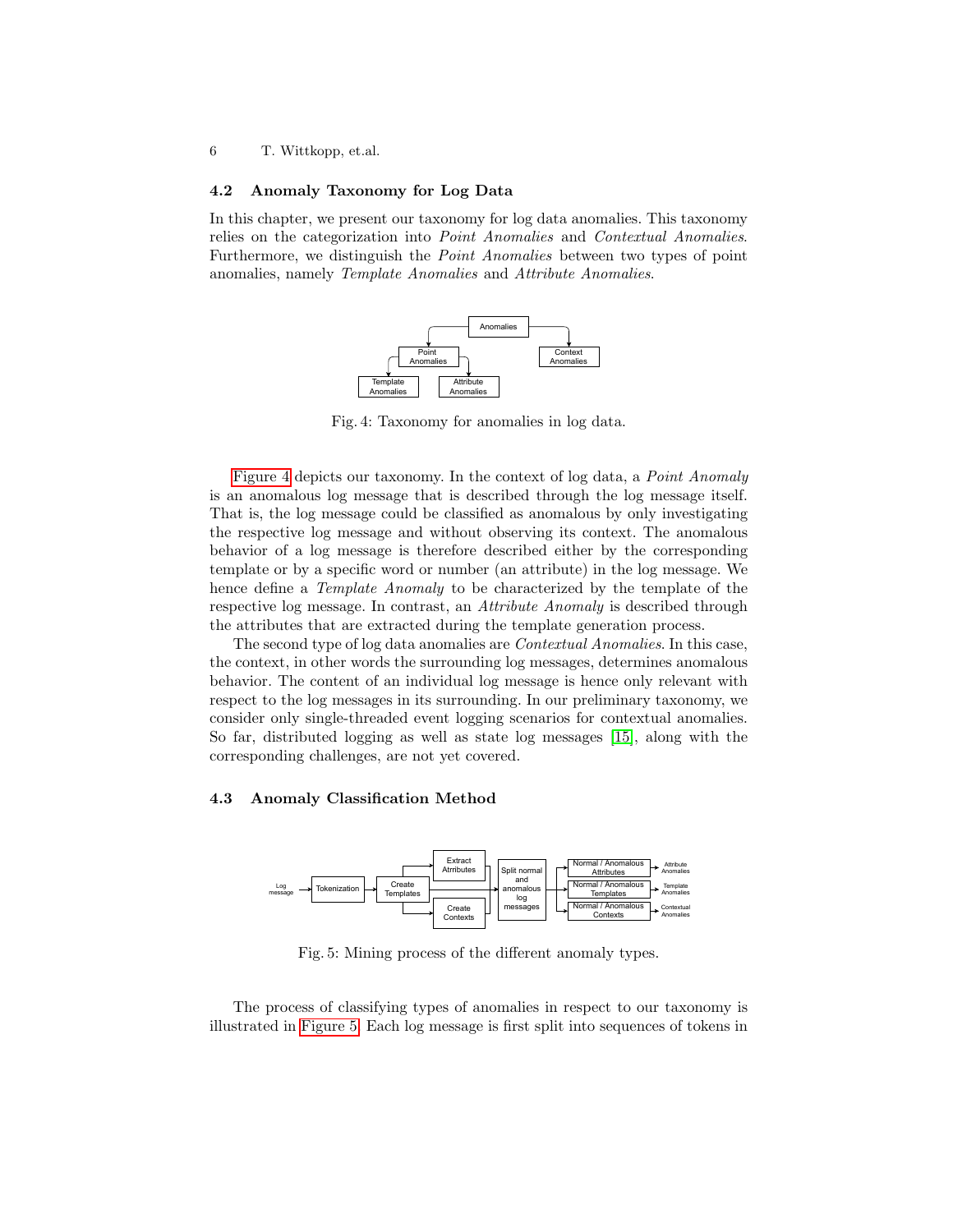order to mine the log template. After all log templates are generated, we extract the attributes for each log message and calculate the context for each log line. The context  $c_i$  for each log message  $l_i$  relies on log template ids and is modelled as a set of template ids

<span id="page-6-0"></span>
$$
c_i = \{t_j^x : j = i - a, \dots, i - 1, i + 1, \dots, i + b\},\tag{1}
$$

where  $a$  and  $b$  are the boundaries of the context. For example, we calcualte the context of the 10th log message with boundaries  $a = 2$  and  $b = 1$  as  $c_{10} = \{l_8, l_9, l_{11}\}\.$  The template of the log message whose context is created is not considered, as described in [Equation 1.](#page-6-0) After deriving templates, attributes and contexts, we divide the dataset into a set of normal  $\mathcal N$  and anomalous log messages A based on labels determined by experts or automated processes [\[23\]](#page-11-23). Next, by utilizing these two sets and the previously calculated entities, we derive a score for each anomaly log message and each anomaly type. The scores represent how strong the respective anomaly type is pronounced. Each score is in [0, 1], with 1 referring to the strongest manifestation.

**Template Anomalies.** The template anomaly  $\alpha$  is calculated for each template id x. To get all templates for a specific template id x, we write  $t^x(\cdot)$ .

$$
\alpha(t^x) = \frac{|t^x(\mathcal{A})|}{|t^x(\mathcal{A})| + |t^x(\mathcal{N})|}
$$
\n(2)

**Attribute Anomalies.** The attribute anomaly  $\beta$  is calculated for each log message  $l_i$ . Since each log message can have multiple attributes, a score for each attribute is calculated and the attribute anomaly is then represented by the maximal score. Here,  $a_i(\cdot)$  gets all the same tokens as  $a_i$  from the corresponding normal or anomalous set.

$$
\beta(a_i) = \max(s : \forall a_j \in a_i.s = \frac{|a_j(\mathcal{A})|}{|a_j(\mathcal{A})| + |a_j(\mathcal{N})|})
$$
\n(3)

Contextual Anomalies. The contextual anomaly  $\gamma$  is calculated for each log message  $l_i$ . To get all the same contexts, for a specific context  $c_i$ , for each log message, we write  $c_i(\cdot)$ .

$$
\gamma(c_i) = \frac{|c_i(\mathcal{A})|}{|c_i(\mathcal{A})| + |c_i(\mathcal{N})|}
$$
(4)

Thus all scores can be calculated by dividing the occurrences of an event in the anomalous set by the occurrences of this event across both sets. As a result,  $\alpha$ ,  $β$ , and γ do not make an exact assignment to anomaly types but create a score that indicates how strongly it behaves to a particular anomaly type. Hence, a log line can also have several anomaly types.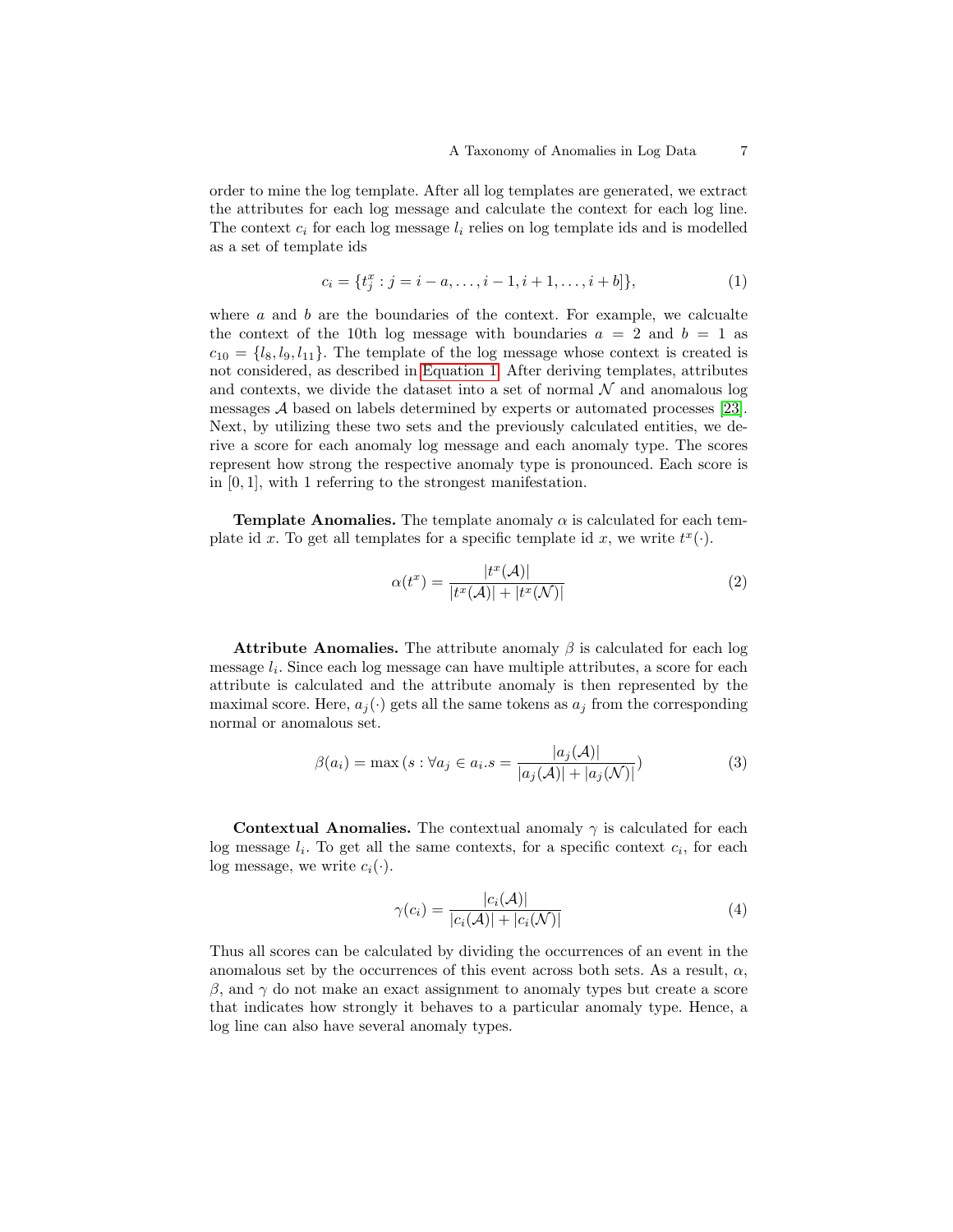Dataset Log messages Templates normal anomalous normal anomalous intersection Thunderbird 4 773 713 226 287 969 17 3 Spirit 4 235 109 764 891 1121 23 5 BGL 4399 503 348 460 802 58 10

<span id="page-7-1"></span>Table 1: Dataset Statistics. Templates were generated using Drain3 [\[8\]](#page-11-20).

## <span id="page-7-0"></span>5 Evaluation

To provide an understanding on the distribution of different types of anomalies in common benchmarks according to our taxonomy, we apply our method to the Thunderbird, Spirit, and BGL datasets. We furthermore trained five state-of-theart unsupervised log anomaly detection methods on these datasets to evaluate their performance on predicting different types of anomalies.

The evaluation datasets were recorded at different large-scale computer systems, labeled manually by experts, and presented in [\[17\]](#page-11-5). [Table 1](#page-7-1) contains the number of normal and anomalous log messages in each dataset, the amount of templates in these classes, and the number of intersecting templates.

- The Thunderbird dataset is collected from a supercomputer at Sandia National Labs (SNL) and contains more than 211 million log messages.
- The Spirit dataset is collected from a Spirit supercomputer at SNL and contains more than 272 million log messages.
- $-$  The  $BGL$  dataset is collected from a BlueGene/L supercomputer at Lawrence Livermore National Labs (LLNL) and contains 4 747 963 log messages.

From Thunderbird and Spirit we selected the first 5 million messages.

#### 5.1 Analysis of Benchmark Datasets

We applied our approach for classifying types of anomalies to the datasets using threshold values of 0.6, 0.7, 0.8, 0.9, and 1.0. To create the contexts we choose the following boundaries:  $a = 10$  and  $b = 0$ . [Figure 6](#page-8-0) displays the results. We can observe that, even at threshold 1.0, more than  $99\%$  of all anomalies in the Thunderbird and Spirit datasets are being classified as template anomalies. This can be explained by the fact that the intersection of normal and abnormal templates is very small. Additionally, 226 071 of all anomalies in Thunderbird have the same template - that is  $99.9\%$ . Similarly,  $99.4\%$  of all log anomalies in Spirit belong to one of the templates shown in Listing 1. The case is very similar for BGL, although log templates are more heterogeneous in this dataset. Only at threshold 1 the amount of log messages classified as template anomalies drops to around 80 %.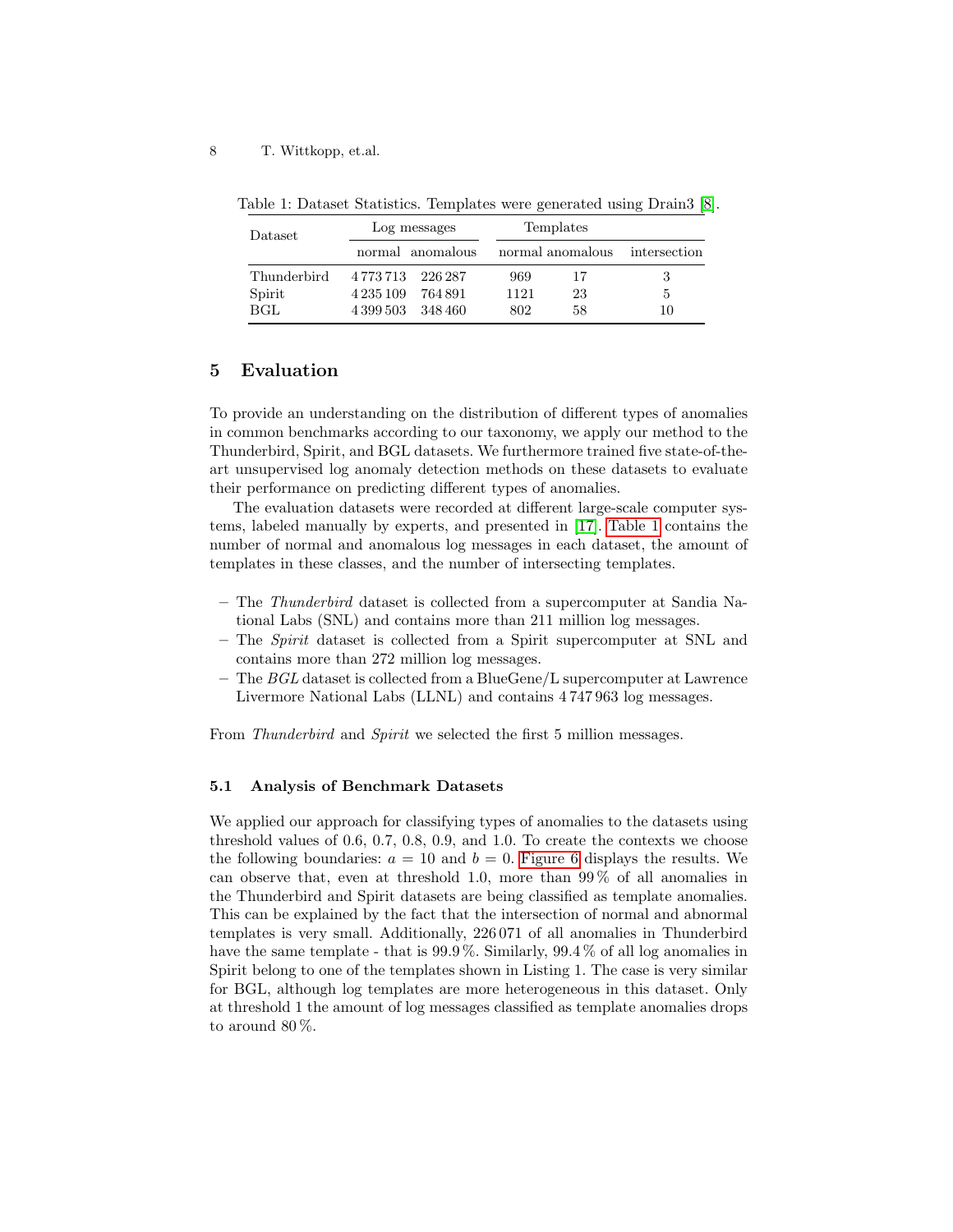| Listing 1: Most anomalies in Spirit belong to these two templates (380 271 each). |  |                                                               |
|-----------------------------------------------------------------------------------|--|---------------------------------------------------------------|
|                                                                                   |  | kernel: hda: drive not ready for command                      |
|                                                                                   |  | kernel: hda: status error: status= $\langle HEX: \rangle$ { } |

Until threshold 0.7 almost  $100\%$  of all anomalies in Thunderbird are classifieds as attribute anomalies, meaning all template anomalies are also attribute anomalies in this case. As the "anomalous" attributes are also contained in some normal log messages, the amount of attribute anomalies drops to zero for higher thresholds. For Spirit, we can observe that only one of the two most important log templates shown in Listing 1 contains an attribute, which explains why the number of attribute anomalies is around 50 %. At higher thresholds the number of attribute anomalies drops to zero. For the BGL dataset no attribute anomalies were identified, not even at low thresholds. However, more than 91 % of all anomalies in BGL are classified as contextual anomalies for thresholds between 0.6 and 0.9. This is significantly more than in the Thunderbird  $(13-2\%)$  and Spirit  $(63 - 14\%)$  datasets.

<span id="page-8-0"></span>

Fig. 6: Percentage of anomalies by type at different thresholds. Anomalies can be classified into multiple categories at the same time.

Concluding, for all three benchmark datasets algorithms that focus on detecting template anomalies are expected to perform very well. Additionally identifying attribute anomalies may be helpful, but since most attribute anomalies are also template anomalies, the expected benefit is limited. Approaches that identify anomalies by observing the context seem promising on datasets like BGL, but are not expected to perform well on Thunderbird and only to a certain degree on Spirit.

Anomalies Outside the Taxonomy Our method does not guarantee that a given anomaly can be attributed to at least one of the classes in the proposed taxonomy - especially at high thresholds. The severity of this problem was evident to varying degrees in the datasets. For Thunderbird, only 2 of 226 287 messages could not be classified. For Spirit, it was 28 out of 764 891 for thresholds up to 0.9. For a threshold of 1.0, we could not classify 1113 log messages, which is still only 0.15%. For the BGL dataset, for thresholds of 0.6, 0.7, 0.8, and 0.9, we could not classify 524, 831, 2646, and 2646 of 348460 messages, respectively. However, 68 372 protocol messages, 19.6% of all anomalous protocol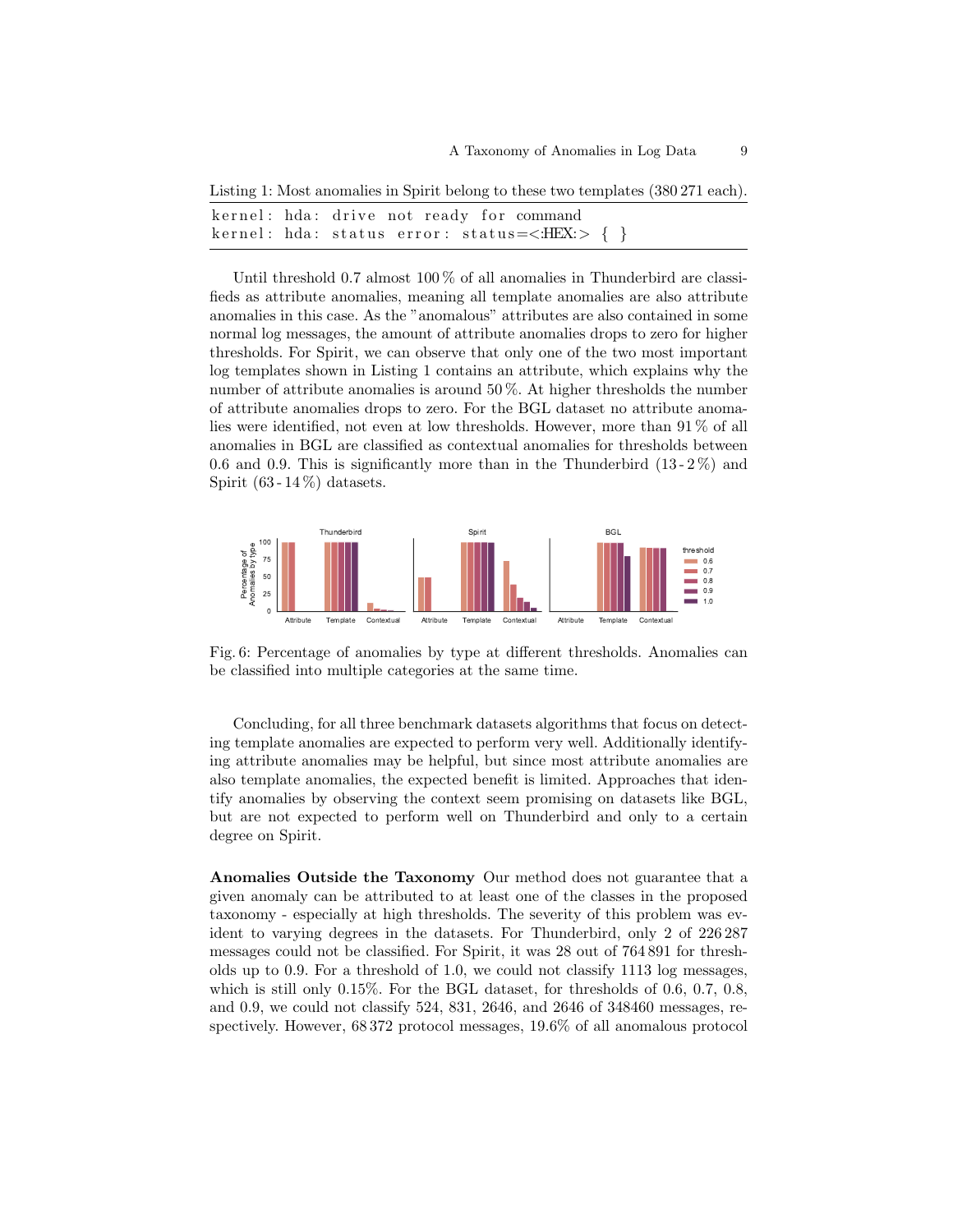messages, remained unlabeled at a threshold of 1.0. Future work should either improve our classification method or describe additional types of anomalies that our proposed taxonomy does not yet cover.

#### 5.2 Evaluation of Unsupervised Learning Methods

We trained five unsupervised anomaly detection algorithms to predict the different kinds of anomalies at a threshold of 0.7 in all three datasets. The goal is to identify which kinds of anomalies are easy or hard to predict and also which methods perform well on which anomalies. In particular, we chose two deep learning approaches Deeplog [\[5\]](#page-11-10) and A2Log [\[22\]](#page-11-21), and three data mining approaches PCA [\[10\]](#page-11-17), Invarant Miners [\[14\]](#page-11-18), and Isolation Forest [\[13\]](#page-11-19). We evaluated all methods on four different train/test splits of 0.2/0.8, 0.4/0.6, 0.6/0.4, and 0.2/0.8 to test the robustness of the different methods.

<span id="page-9-0"></span>

Fig. 7: F1 scores for predicting attribute, template, and contextual anomalies at different train/test splits at threshold 0.7. BGL contains no attribute anomalies.

All results are depicted in [Figure 7.](#page-9-0) We can observe that the two deep learning approaches outperform the data mining approaches across all experiments. Isolation Forrest seems to be extremely sensitive to certain "sweet spots" in train/test splits, but does not prove to be a robust method and is generally the worst-performing method. It is, hence, excluded from any further analysis in the following paragraphs. For the Thunderbird dataset, DeepLog and A2Log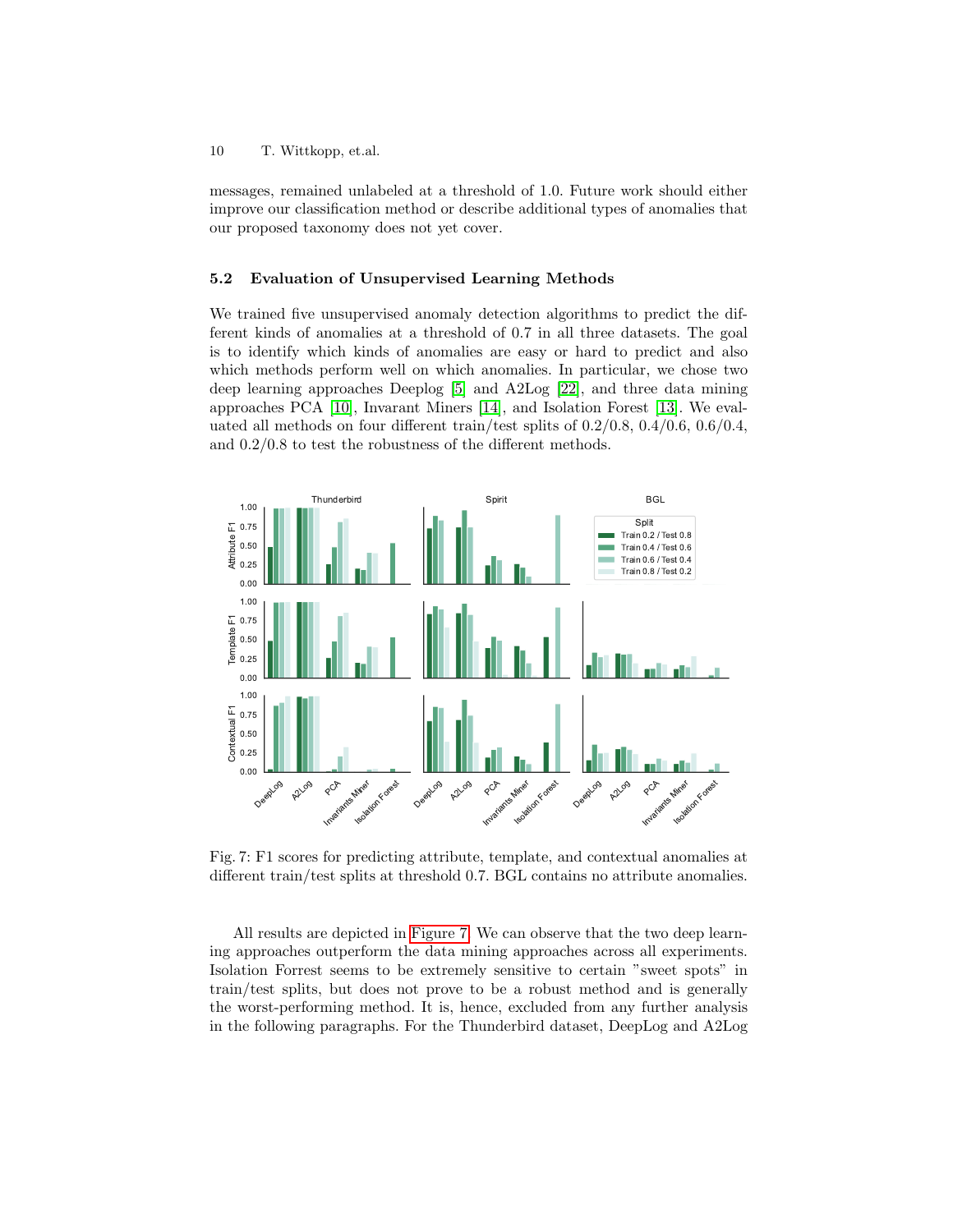manage to correctly classify almost all kinds of anomalies. A2Log performs generally better, even when only  $20\%$  of the data is available as training data. This might be attributed to the fact that DeepLog bases its predictions on templates only, while A2Log also takes attribute information into account. The non-deep learning methods achieve worse F1 scores on attribute and template anomalies and fail to predict most contextual anomalies. On the Spirit dataset, the performance of all methods is generally worse. However, the deep learning methods still achieve F1 scores of around 0.75, 0.85, and 0.7 for attribute, template, and contextual anomalies, respectively. On BGL, all methods obtain low F1 scores for template and contextual anomalies: DeepLog around 0.27, A2Log around 0.3, PCA around 0.14, and Invariants Miner around 0.15. BGL does not contain any attribute anomalies.

It can be concluded, that for unsupervised methods template anomalies are the easiest to predict. It can be suspected that attribute anomalies that are no template anomalies are amongst the hardest to predict. However, this is hard to show, as attribute anomalies and aemplate anomalies are highly correlated in all datasets. Contextual anomalies were only predicted reliably by the two deep learning methods, but are generally harder to detect than template anomalies.

## <span id="page-10-1"></span>6 Conclusion

In this paper, we present a taxonomy for different kinds of log data anomalies and introduce a method for applying this taxonomy on labelled datasets. Using this method, we analyze the three common benchmark datasets Thunderbird, Spirit, and BGL. While the vast majority of anomalies are template anomalies, BGL also contains a large number of contextual anomalies. Attribute anomalies are highly correlated with template anomalies in all datasets. We furthermore evaluated the ability to detect different kinds of anomalies of five state-of-theart unsupervised anomaly detection methods: DeepLog, A2Log, PCA, Invariants Miner, and Isolation Forrest. Our results show, that template anomalies are the easiest to predict, which explains the good performance of approaches like DeepLog. In general, deep learning-based approaches outperform data miningbased approaches, especially when it comes to detecting contextual anomalies.

We hope that our taxonomy will enable researchers and IT Operators to better understand their datasets and help them to pick suitable anomaly detection algorithms. Future work should investigate the log messages our approach fails to classify, potentially hinting towards further classes that are currently not present in the taxonomy.

### References

- <span id="page-10-2"></span>1. Blázquez-García, A., Conde, A., Mori, U., Lozano, J.A.: A review on outlier/anomaly detection in time series data. arXiv preprint arXiv:2002.04236 (2020)
- <span id="page-10-0"></span>2. Breier, J., Branišová, J.: Anomaly detection from log files using data mining techniques. In: Information Science and Applications. Springer (2015)